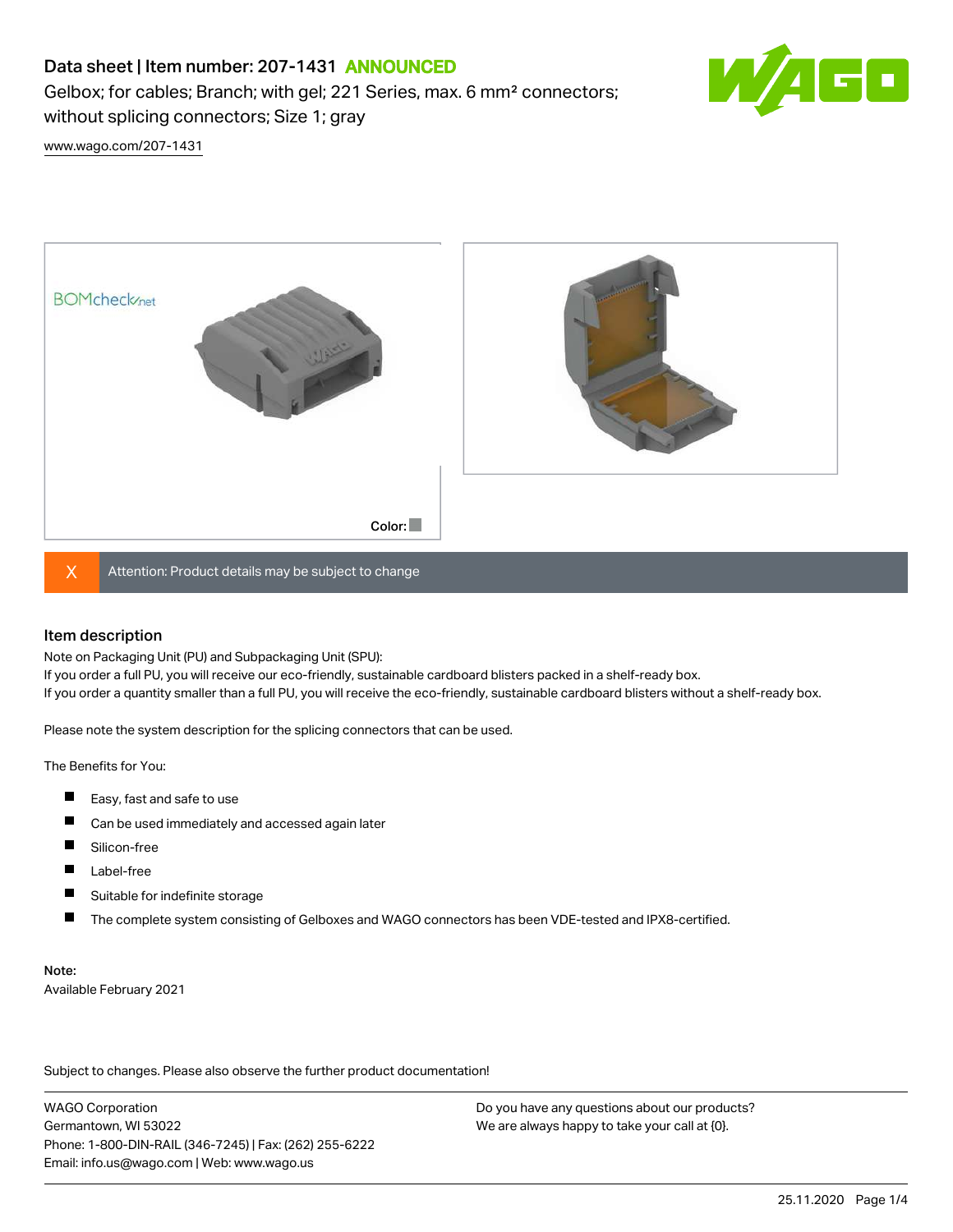[www.wago.com/207-1431](http://www.wago.com/207-1431)



## Data Connection data

| Actuation type | Verrastung               |
|----------------|--------------------------|
| $ -$           | . 5. . 5. 5. . 5. . 5. . |
|                |                          |

## Physical data

| Width  | 40.1 mm / 1.579 inch |
|--------|----------------------|
| Height | 21.3 mm / 0.839 inch |
| Depth  | 38 mm / 1.496 inch   |

#### Mechanical data

| Mounting type   | Fliegende Verbindung     |
|-----------------|--------------------------|
| Protection type | IPx8 (2m/2h) gemäß 60529 |

#### Material Data

| Color                 | nray         |
|-----------------------|--------------|
| Housing r<br>materiai | Polypropylen |

#### Environmental Requirements

| Surrounding air temperature (operation) | $.85^{\circ}$ |
|-----------------------------------------|---------------|
| Surrounding air temperature (storage)   | ⊿റ ∘ $\cap$   |

# Downloads

## Documentation

| <b>Additional Information</b>           |              |                         |          |
|-----------------------------------------|--------------|-------------------------|----------|
| Technical explanations                  | Apr 3, 2019  | pdf<br>2.2 MB           | Download |
| <b>System Description</b>               |              |                         |          |
| System Description 207 Series Gel boxes | Jul 31, 2020 | pdf<br>$1.1 \text{ MB}$ | Download |

## Installation Notes

#### Installation

Subject to changes. Please also observe the further product documentation!

WAGO Corporation Germantown, WI 53022 Phone: 1-800-DIN-RAIL (346-7245) | Fax: (262) 255-6222 Email: info.us@wago.com | Web: www.wago.us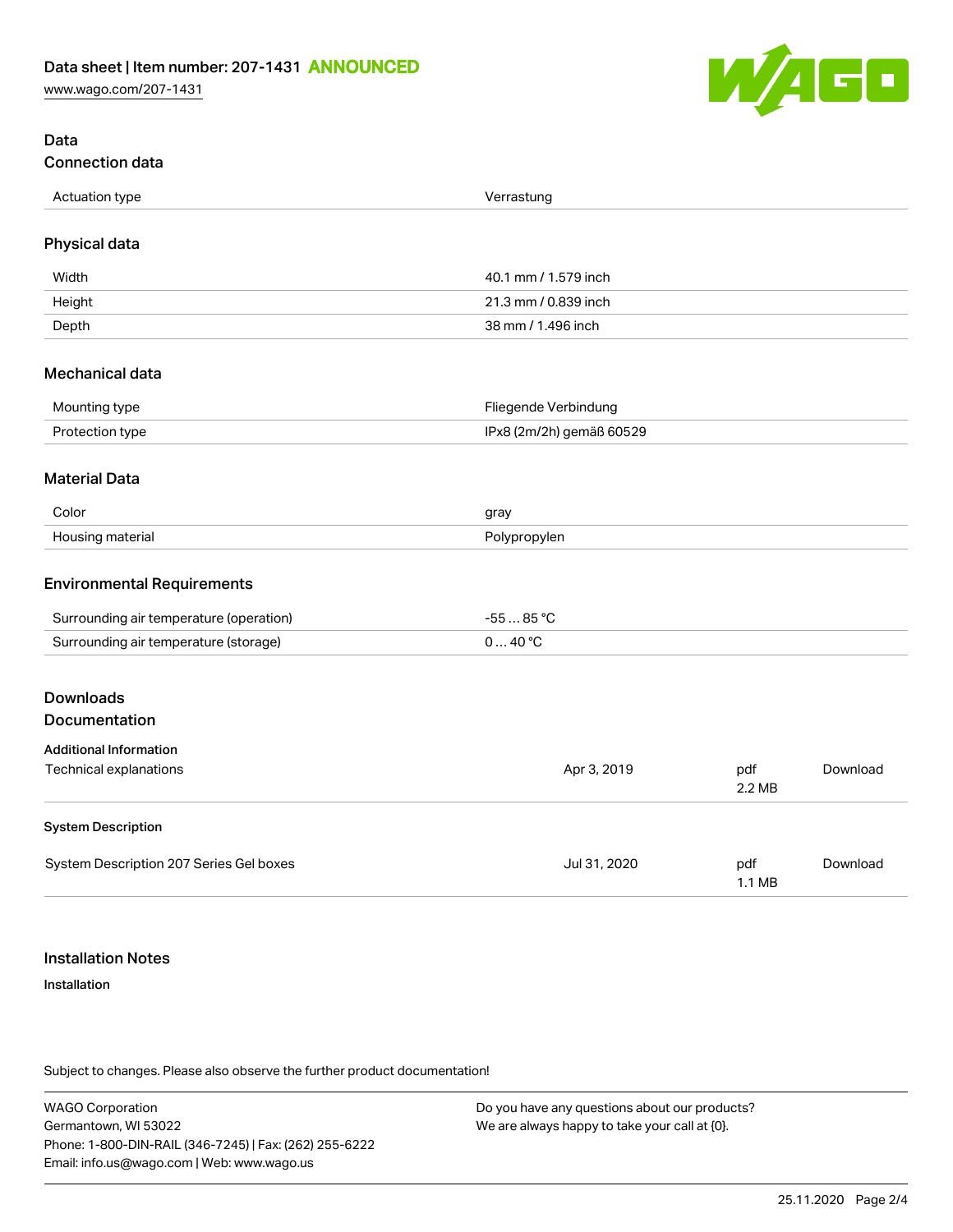# Data sheet | Item number: 207-1431 ANNOUNCED

[www.wago.com/207-1431](http://www.wago.com/207-1431)







Verdrahtete Klemme in die Gelbox einlegen. Verdrahtete Klemme in die Gelbox einlegen. Gelbox öffnen.



![](_page_2_Picture_9.jpeg)

![](_page_2_Picture_11.jpeg)

Gelbox schließen. Verrastung sicher verschließen.

![](_page_2_Picture_13.jpeg)

Wiederzugänglich:

- Gelbox öffnen П
- Gel entfernen **The Second Service**
- $\blacksquare$ Umverdrahten mit neuen Komponenten

![](_page_2_Picture_18.jpeg)

Lift the flap and pull the cover perforation Press in the perforation on the sides. Tear off the cover from the perforation. forward.

![](_page_2_Picture_20.jpeg)

![](_page_2_Picture_22.jpeg)

Subject to changes. Please also observe the further product documentation!

WAGO Corporation Germantown, WI 53022 Phone: 1-800-DIN-RAIL (346-7245) | Fax: (262) 255-6222 Email: info.us@wago.com | Web: www.wago.us